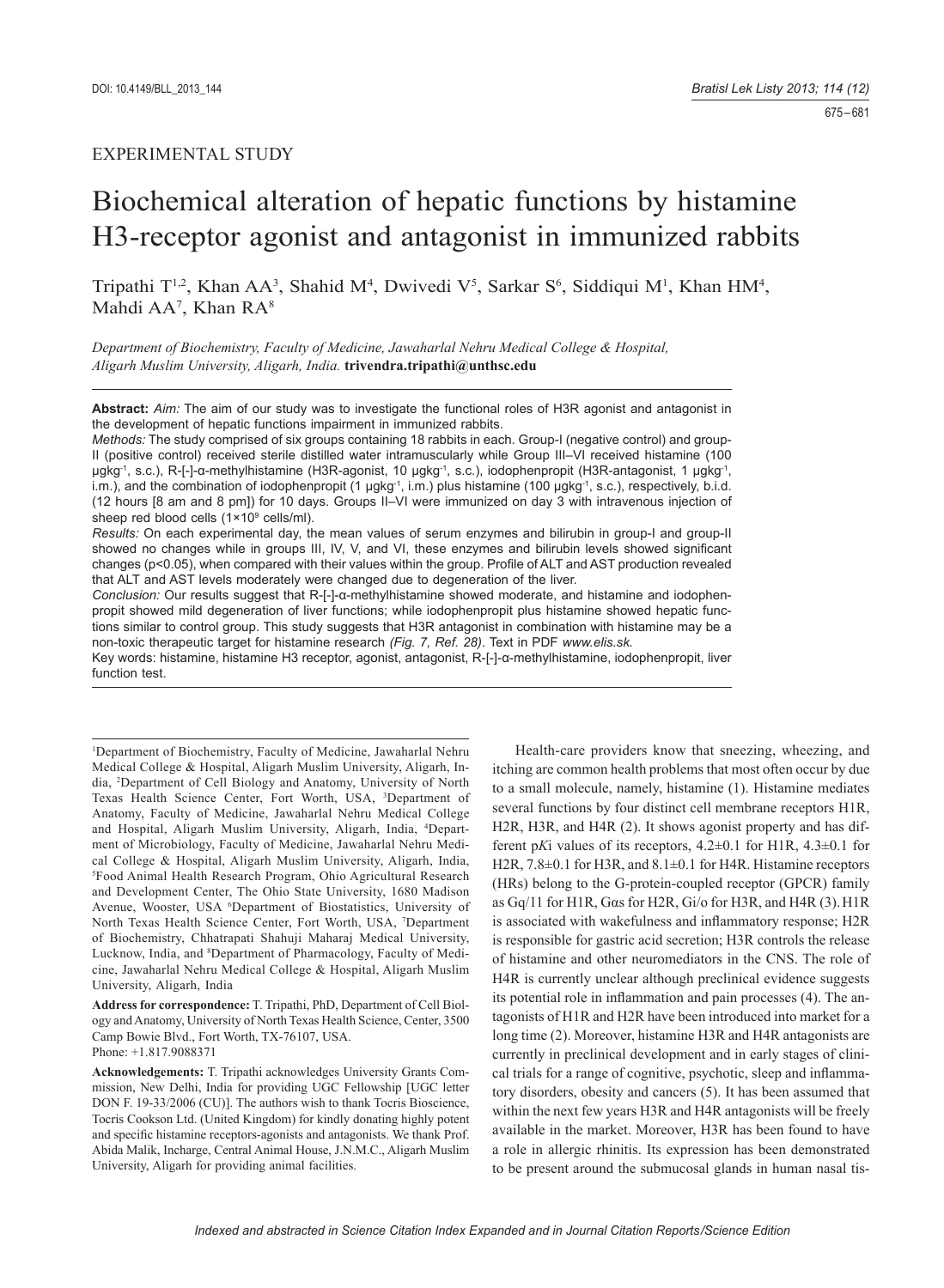## 675 – 681

sue. Thioperamide has been shown to cause degranulation of mucus granules in the submucosal glands. It is assumed that, by inhibiting H3R, acetylcholine is released in the nose, leading to degranulation of the mucosal glands and mucus secretion. These results suggest that there may be a role for H3R agonists in the treatment of rhinitis (1,6). The effects of H3R agonists and antagonists have been demonstrated in the treatment of pain, headache, and even asthma (1). Although the physiological and pathological relevance of histamine receptors (HR) and their distribution in various tissues are being documented (2), the exact role of various HR agonists and antagonists on liver functions are still unknown. Our previous studies have shown immunomodulatory and hepatotoxic roles of HR agonists and antagonists (7–11). While, *in vivo* effects of histamine, pheniramine (H1R-antagonist), histamine trifluoro-methyl toluidide (H1R-agonist), ranitidine (H2Rantagonist) and amthamine (H2R-agonist) in immunized animals demonstrated impaired hepatic functions  $(12-14)$ . These findings, along with our previous studies of HR agonists and antagonists (7–10) demonstrate that though HR agonists and antagonists are mildly hepatotoxic yet these might be useful for immune targeted diseases. Therefore, we have designed hepatic studies to explore the degree of hepatotoxicity of each histamine receptor's agonist and antagonist that were used in our previous immunotoxic studies. Preliminary studies of H1R and H2R –agonist and antagonist have shown different patterns of hepatotoxicity (12–14); in addition to determine the toxic effects of histamine receptor's ligands, the present study was planned to investigate the functional role of histamine H3R agonist (R- $[-]$ - $\alpha$ -methylhistamine) and antagonist (Iodophenpropit) in the development of liver function impairment in immunized rabbits.

## **Materials and methods**

# *Animals*

To evaluate the hepatotoxicity of H3R-agonist and antagonist, New Zealand adult healthy albino rabbits of either sex weighing 1.0–1.5 kg were randomized equally into experimental groups. They were housed in a well maintained animal facility at Central Animal House, J. N. Medical College, Aligarh Muslim University, Aligarh, in the Bio resources unit under 12 hrs light/dark cycle, temperature (22±2 °C) and were allowed free access to standard laboratory diet, including green vegetables, and tap water until experimentation. All the studies were carried out during the light cycle and were approved by the Institutional Animal Ethical Committee.

### *Selection of specific dose of H3R-antagonist (Iodophenpropit)*

To determine the non-toxic specific dose of iodophenpropit for in *vivo* animal experiments, the dose-dependent study of iodophenpropit was designed. Group-A was vehicle-treated (sterile distilled water and served as control) and group B-D treated with iodophenpropit dihydrobromide at doses of 1, 5, and 10 μg/kg, respectively, two times a day [12 hourly (8 am and 8 pm) through intramuscular (i.m.) route. Each group contained three non-immunized rabbits (n=3). Dose-dependent activity was investigated by liver histopathology. Rabbits in group A and B were sacrificed by high dose ether anesthesia after 10 days of drug administration. However, all rabbits of group C and D were found dead at day 2 after drug administration. Livers of all animals were immediately perfused with 10 % buffered formalin. 10 mm  $\times$  5 mm x 3 mm blocks of liver were processed for paraffin embedding. 10 μm thick paraffin sections were stained with haematoxylin and eosin, and were examined under light microscope (Olympus-BX40-Japan). Observations were recorded in sample photomicrographs taken at 200×.

### **Biochemical study of hepatic functions**

#### *Antigen, immunization and drug dosage regimen*

Sheep red blood cells (SRBC) were isolated and characterized as reported previously (3–8). Group I (negative control) and Group II (positive control) received vehicle (sterile distilled water, 1 ml/ kg, b.i.d.). Groups III, IV, V, and VI were treated with histamine, H3R agonist, H3R antagonist, and H3R antagonist + histamine (Histamine was given 30 minutes before of H3R antagonist administration), respectively. All rabbits in the groups (II–VI) were immunized on day 3 intravenously  $(i.x)$  with 1 ml of 5 %  $(1 x)$ 109 cells/ml) SRBC in PBS. Each group (I-VI) contained eighteen rabbits (n=18). Histamine dihydrochloride, 100 μgkg-1 and R-[-] α-methylhistamine dihydrobromide, 10 μgkg-1 were administered through subcutaneous (s.c.) route, and iodophenpropit dihydrobromide, 1 μgkg-1 was administered through intramuscular (i.m.) route twice a day [12 hourly (8 am and 8 pm)] for 10 days (starting from 3 days prior to immunization until 7 days after immunization). All doses referred to the weight of the salts used. Histamine dihydrochloride was purchased from Himedia Laboratories Pvt. Limited, India. H3R agonist (R-[-]-α-methylhistamine dihydrobromide) and H3R antagonist (Iodophenpropit dihydrobromide) were kindly donated by Tocris Bioscience, Tocris Cookson Ltd., United Kingdom.

### *Biochemical analyses*

To determine the biochemical levels for liver function, blood samples were collected from rabbits through the marginal ear veins prior to immunization (day 0), as well as on days 7, 14, 21, 28, and 58 after immunization. Blood samples were kept at room temperature for 2 hrs and then at 4 °C ovennight. Blood samples were centrifuged for 10 min at 580xg, and serum was separated and heated at 56 °C for 30 min to inactivate the complement proteins and stored in aliquots containing sodium azide as a preservative at –20 °C. Serum levels of liver enzymes, including aspartate aminotransferase (AST), alanine aminotransferase (ALT), alkaline phosphatase (ALP), and bilirubin [total bilirubin (TB), direct bilirubin (DB), and indirect bilirubin (ID)] were determined using an automatic analyzer (Transasia XL 300, Germany).

### *Statistical analyses*

Data were summarized as Mean±SD. Groups were compared by using repeated measures (subjects within groups) two way analysis of variance (ANOVA) followed by Newman–Keuls post hoc test.  $p < 0.05$  was considered to be statistically significant.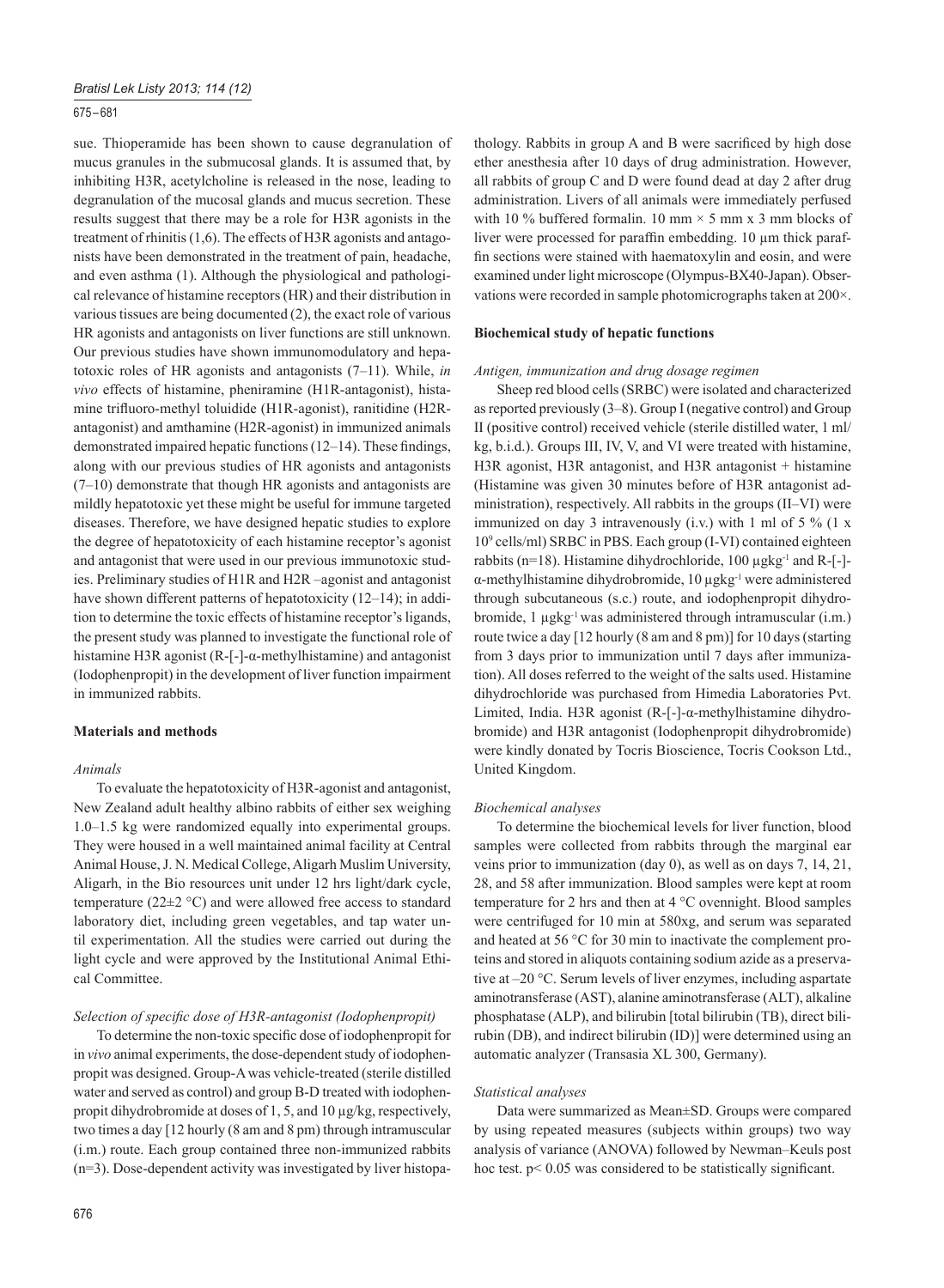

**Fig. 1. Photomicrographs from control group (a) showing central vein (arrow), normal radial arrangement of hepatic cords and intervening sinusoids; H3R-antagonist, (1 μg/kg) (b) reveals distortion of normal cytoarchitecture of hepatocytes and focal degenerative changes (\*) and**  portal triads with periportal lymphocytic infiltration; H3R-antagonist (5 µg/kg) (c) shows congested veins and sinusoids with moderate distortion of hepatic cytoarchitecture; H3R-antagonist (10 μg/kg) (d) demonstrates congested veins and sinusoids with periportal fibrosis (arrow), **and focal hepatic degeneration. Haematoxylin and eosin; x200.**

## **Results**

#### *Histopathological examination*

The microscopic findings showed that Groups B (Fig. 1b), C (Fig. 1c), and D (Fig. 1d) have congested and dilated sinusoids and degenerative changes in the hepatocytes as compared to Group A (Fig. 1a), this clearly suggest that the changes are related to treatment with iodophenpropit. The microscopic findings of Group B showed mild congestion and degeneration while that of Group C and D showed a severe degree of hepatic necrosis, portal congestion and periportal fibrosis. It is evident that the findings in Groups C and D cause irreversible toxic damages to the liver leading to the death of the rabbits. The dosage regimen of our study required to administer H3R antagonist for a period of 10 days, thus as H3R antagonist given at dose of 5 μg/kg and 10 μg/kg leads to death of the rabbit due to toxic liver damage 10 days before the drug schedule, we chose 1 μg/kg dose of iodophenpropit for immunotoxic study. Also, we observed that though 10 days and 30 days administration of H3R-agonist ( $R$ -(-)-α-methylhistamine) with the dose of 10 μg/kg showed

mild to moderate hepatotoxicity yet this dose was tolerated by rabbits and all treated rabbits were alive during long-term administration (10–11). Thus, we decided to use the 10  $\mu$ g/kg dose of R-(-)- $\alpha$ methylhistamine for *in vivo* biochemical and immunotoxic study.

#### *Biochemical examination*

R-[-]-α-methylhistamine treatment moderately increased ALT and AST levels when compared to rest of the group on days 0, 7, 14, 21, 28, and 58 after immunization. Iodophenpropit treatment increased ALT and AST levels on day 14, 21, 28, and 58 after immunization when compared to the groups of iodophenpropit plus histamine, histamine, positive control, and negative control; while, it showed decreased levels of ALT and AST as compared to R-[-]-  $\alpha$ -methylhistamine group (Fig. 2 and 3). Profile of ALT and AST production revealed that the ALT and AST levels moderately increased in the groups:  $R$ -[-]- $\alpha$ -methylhistamine > iodophenpropit > iodophenpropit plus histamine = histamine = positive control = negative control. Moreover, histamine treatment showed significantly increased level of ALP when compared to rest of the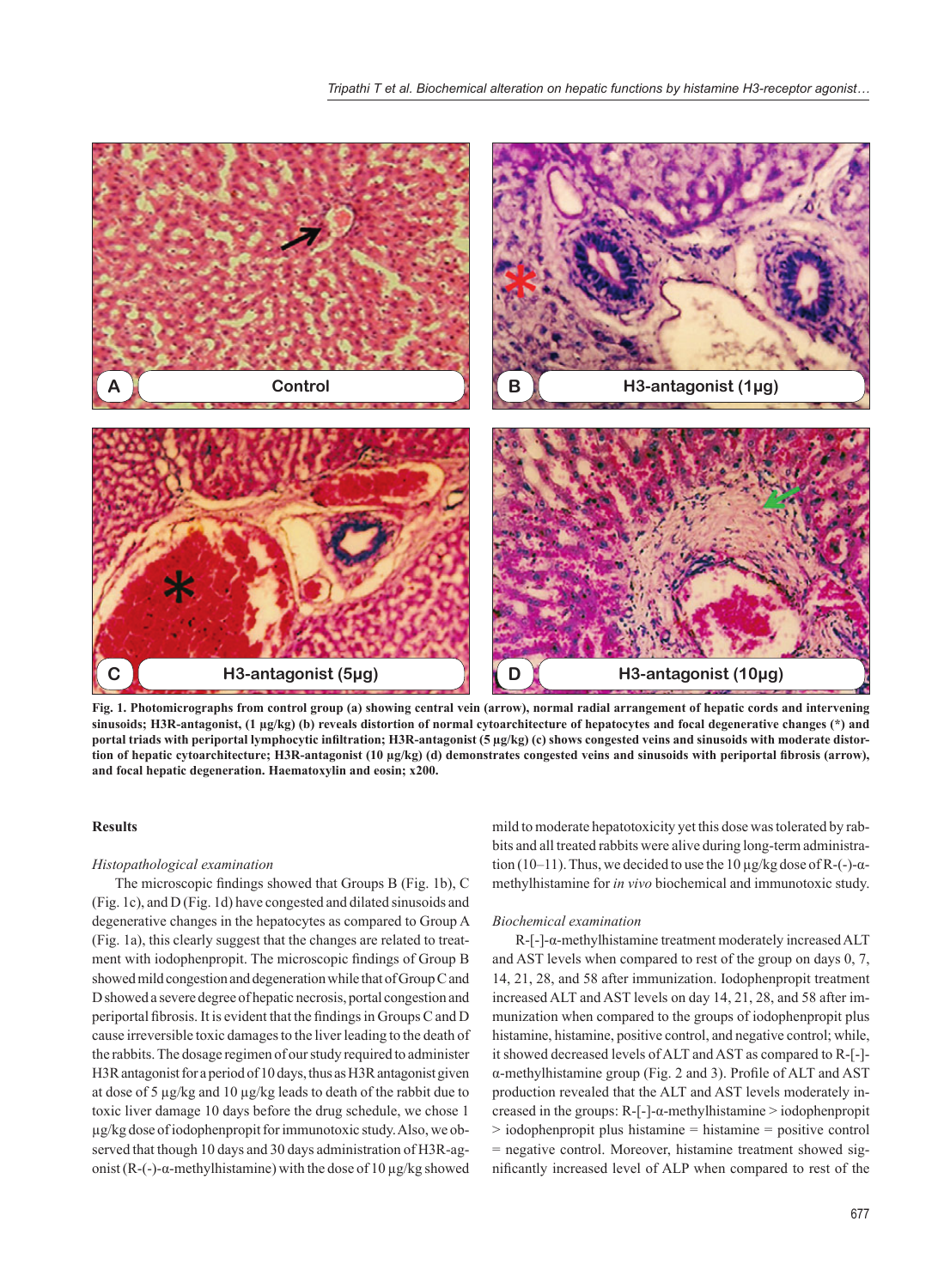675 – 681



**Fig. 2. Effects of histamine, H3R-agonist (R-[-]-α-methylhistamine) and H3R-antagonist (Iodophenpropit) on serum ALT levels. The results demonstrate mean ±S.D. of three experiments each with six rabbits. Two-way ANOVA followed by Newman–Keuls post hoc test revealed that the effects of treatments (F=10935.595, DF=5.102; p<0.01) and days (F=32.063, DF=5.510; p<0.01) on SRBC were statistically**  significant. The interaction (treatments x days) effects of (F=56.478, DF=25.510; p<0.01) these on SRBC were also found to be significant.



**Fig. 3. Effects of histamine, H3R-agonist (R-[-]-α-methylhistamine) and H3R-antagonist (Iodophenpropit) on serum AST levels. The results demonstrate mean±S.D. of three experiments each with six rabbits. Two-way ANOVA followed by Newman–Keuls post hoc test revealed that the effect of treatments (F=12671.698, DF=5.102; p<0.01) and days**  (F=30.301, DF=5.510; p<0.01) on SRBC were statistically significant. **The interaction (treatments x days) effects of (F=24.980, DF=25.510;**  p<0.01) these on SRBC were also found to be significant.

groups on day 14 after immunization. However, it showed decreased level of ALP on days 21, 28, and 58 after immunization when compared to R-[-]-α-methylhistamine and iodophenpropit. While,  $R$ -[-]- $\alpha$ -methylhistamine and iodophenpropit revealed significantly increased ALP levels on day 7, 14, 21, 28, and 58 after immunization when compared to iodophenpropit plus histamine, positive control, and negative control (Fig. 4). In addition to the bilirubin, total bilirubin (TB), direct bilirubin (DB), and indirect bilirubin (IB) findings demonstrated that R-[-]- $\alpha$ -methylhistamine and histamine showed impaired liver functions when compared



**Fig. 4. Effects of histamine, H3R-agonist (R-[-]-α-methylhistamine) and H3R-antagonist (Iodophenpropit) on serum alkaline phosphatase (ALP) levels. The results demonstrate mean±S.D. of three experiments each with six rabbits. Two-way ANOVA followed by Newman–Keuls post hoc test revealed that the effects of treatments (F=35548.234, DF=5.102; p<0.01) and days (F=545.783, DF=5.510; p<0.01) on SRBC were statisti**cally significant. The interaction (treatments x days) effect of (F=265.478, DF=25.510; p<0.01) these on SRBC were also found to be significant.



**Fig. 5. Effects of histamine, H3R-agonist (R-[-]-α-methylhistamine), and H3R-antagonist (Iodophenpropit) on serum total bilirubin (TB) levels. The results demonstrate mean±S.D. of three experiments each with six rabbits. Two-way ANOVA followed by Newman–Keuls post hoc test revealed that the effects of treatments (F=20284.218, DF=5.102; p<0.01) and days (F=110.851, DF=5.510; p<0.01) on SRBC were statistically**  significant. The interaction (treatments x days) effects of (F=114.671, DF=25.510; p<0.01) these on SRBC were also found to be significant.

with iodophenpropit, positive control and negative control (Fig. 5– 7). The production profile of TB, DB, and IB showed hepatic degeneration in the treatment groups of R- $[-]$ - $\alpha$ -methylhistamine > histamine > positive control = negative control = iodophenpropit = iodophenpropit plus histamine.

### **Discussion**

Immunopharmacological studies have demonstrated immunotoxic impact of drugs and chemicals using immunized animals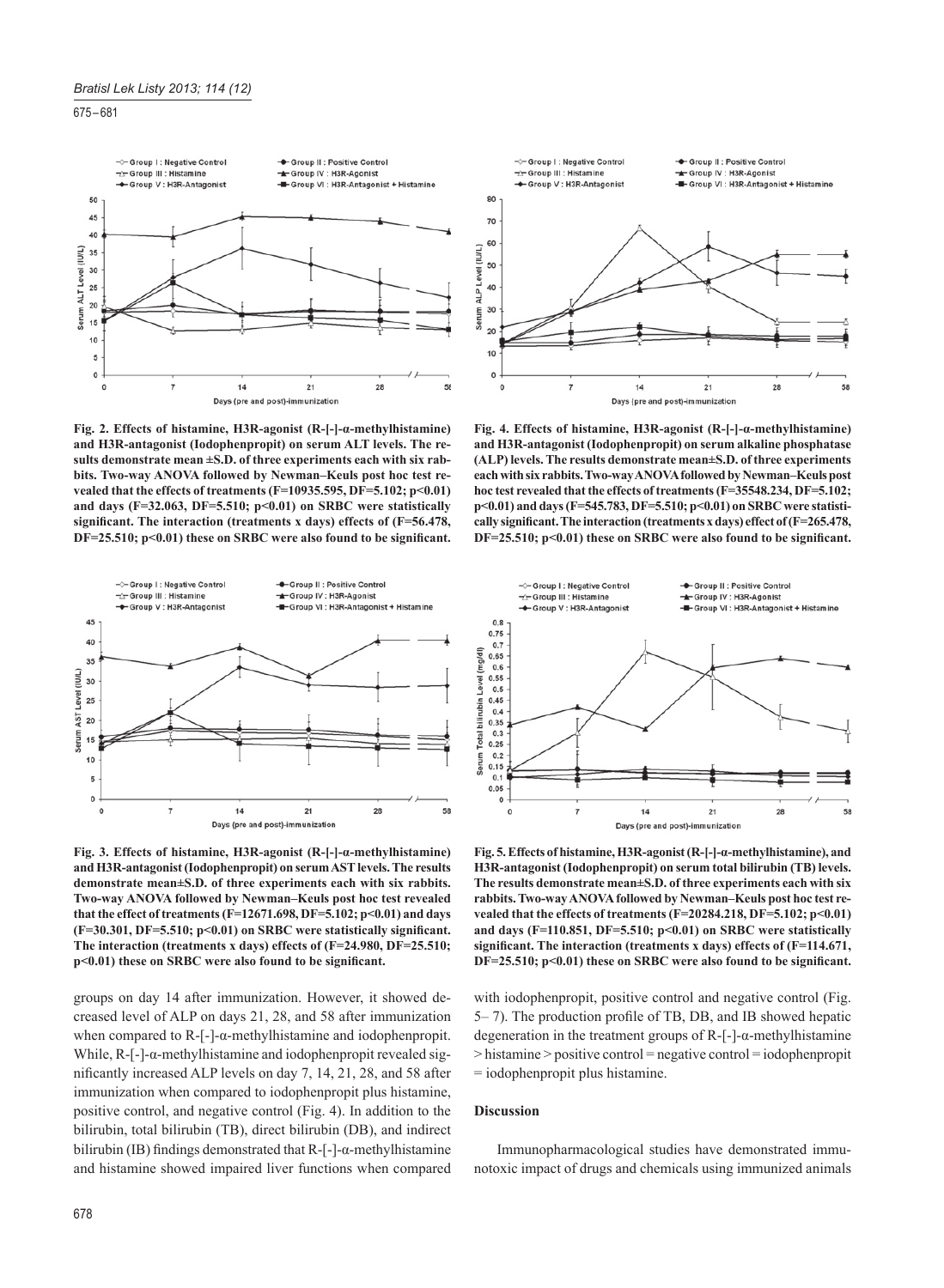

**Fig. 6. Effects of histamine, H3R-agonist (R-[-]-α-methylhistamine), and H3R-antagonist (Iodophenpropit) on serum direct bilirubin (DB) levels. The results demonstrate mean±S.D. of three experiments each with six rabbits. Two-way ANOVA followed by Newman–Keuls post hoc test revealed that the effects of treatments (F=15751.856, DF=5.102; p<0.01) and days (F=98.260, DF=5.510; p<0.01) on SRBC were statistically**  significant. The interaction (treatments x days) effects of (F=121.788, DF=25.510; p<0.01) these on SRBC were also found to be significant.

(15–17). However, the impacts of immunotoxic studies on liver functions are still to be elucidated. Histamine is a natural mediator of allergic adverse effect. It participates in the regulation of arousal and circadian rhythmicity, indicating that induction of central histamine mechanisms may contribute to the development of neuropsychiatric symptoms, such as sleep disturbances and altered circadian rhythms in chronic hepatic encephalopathy (HE), and suggest that pharmacological manipulation of the histaminergic system could be beneficial in the treatment of HE in chronic liver failure (18). H3R plays an important role in HE. Previous study demonstrated that binding density of H3R sites decreased together with increased histamine metabolite concentrations in the brain of cirrhotic patients suggesting an inability of the autoregulatory H3R to tightly control the signaling cascades regulating histamine release in HE (18). It has been shown that continuous exposure to high histamine concentrations may lead to decreased number of receptor sites consistent with a selective down-regulation of H3R. Thus, H3R stimulation inhibits both the synthesis and release of histamine (19–20). In an *in vivo* study, administration of (R)-(-)-αmethylhistamine (H3R-agonist) to bile duct-ligated (BDL) rats decreased cholangiocyte growth to a higher extent compared to histamine and suggested that endogenous histamine also interacts with other HRs, exerting an opposite, pro-proliferative effect. However, activation of H1R and H2R enhances normal cholangiocyte growth (21). In contrast when BDL rats were administered with the H3R-antagonist (Thioperamide), increase of bile duct mass in reaction to cholestasis was higher than BDL rats (21). In addition, (R)-(-)-α-methylhistamine ameliorates lobular damage and decreases the serum levels of bilirubin and AST compared to BDL rats treated with NaCl. Thus, this study indicates that the excessive proliferation of cholangiocytes in the course of cholestatic liver diseases could be counterbalanced by the selective activation of



**Fig. 7. Effects of histamine, H3R-agonist (R-[-]-α-methylhistamine), and H3R-antagonist (Iodophenpropit) on serum indirect bilirubin (IB) levels. The results demonstrate mean±S.D. of three experiments each with six rabbits. Two-way ANOVA followed by Newman–Keuls post hoc test revealed that the effects of treatments (F=1195.783, DF=5.102; p<0.01) and days (F=1.8156, DF=5.510; p=0.1) on SRBC were statisti**cally significant. The interaction (treatments x days) effects of (F=4.070, DF=25.510; p<0.01) these on SRBC were also found to be significant.

H3R, which mediates inhibition of intrahepatic ductal mass (21). In addition to control, the role of histamine synthesis and release, H3R modulates other neurotransmitters such as catecholamines and serotonin (22) and thus further contributes to the development of HE via mechanisms involving these amines. Keeping in mind that human disease processes mediated by histamine release may potentially be modified by the use of selective H3R agonists and antagonists, the hepatotoxic study of H3R agonist and antagonist in immunized condition has been determined to demarcate the effects of short-term exposure to H3R agonist and antagonist on liver functions. Abnormalities in liver function tests are increased levels of ALT, AST, ALP, and bilirubin (23). Mild to moderate elevations in serum ALT and AST levels may be observed in virtually all liver diseases. Therefore, ALT and AST levels beyond 15 times the upper limits of normal are usually considered significant degree of hepatic dysfunctions, and this degree is generally found in few conditions like hepatitis (drug-induced, acute viral, ischemic and autoimmune), common bile duct stones and muscle injury (24–26). It was proven in previous research that H3R agonist inhibits the release and synthesis of histamine. It could be possible that due to autoregulation, there is a feedback increase of catecholamine's serotonin and dopamine, as H3Rs are known to regulate serotonin and dopamine also. The increase in these catecholamines would be detrimental to the liver and in turn increase the levels of AST and ALT. When an H3R antagonist is used, it increases the levels of histamine in the cell which itself proves as toxic to the liver and increases AST and ALT (18–21). AST and ALT results of our study showed that when histamine alone was used the ALT and AST levels were the same as control suggesting that exogenous histamine itself is not toxic to the liver, as previously stated H3R agonist inhibits both the release and synthesis of histamine (18–21), this might autoregulate the activity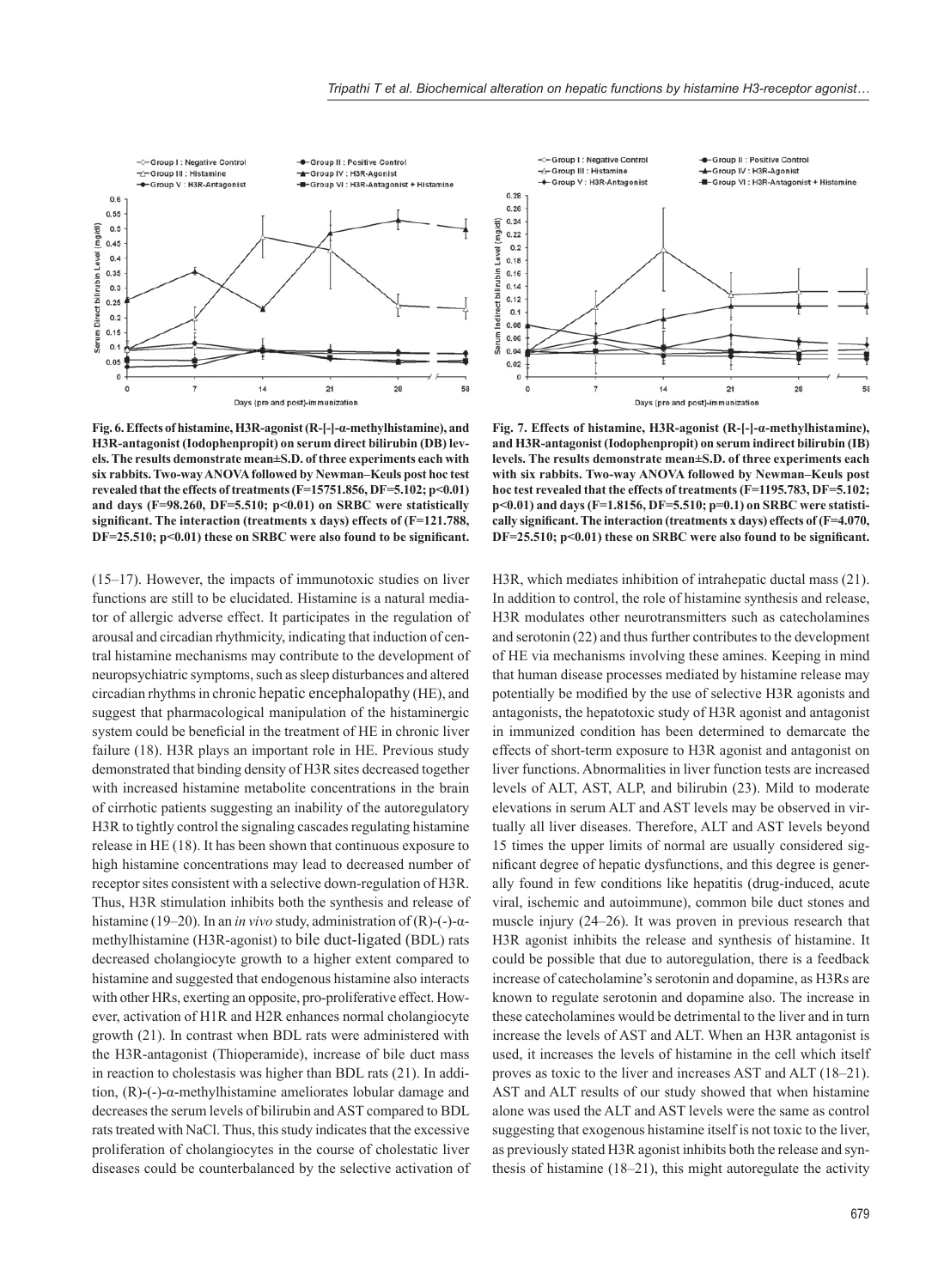## 675 – 681

of H1R, H2R, and H4R leading to an increase of AST and ALT levels, whereas H3R inhibition stimulates both the synthesis and the release of histamine *in vivo*, which indicates that continuous exposure to high histamine concentrations may lead to decrease in the number of receptor sites consistent with a selective down regulation of H3R and an up-regulation of H1R, H2R, and H4R; this could be a cause of an increase in the AST and ALT levels (18–21). In addition to determine whether *in vivo* histamine synthesis is harmful to the liver we used histamine along with a H3R antagonist (An indirect H3R agonist study). In this case because all HR are already activated with exogenous histamine, when H3R antagonist was added the auto regulation of the other HR did not lead to the increase in ALT and AST. This demonstrates that the H3R antagonist with the combination of histamine does not affect the biochemical alteration of AST and ALT suggesting a suitable drug combination for *in vivo* clinical studies of H3R. Thus, these results may have clinical importance to study HR modulators in various immune mediating diseases warranting further studies.

Serum alkaline phosphatase (ALP) activity may derive from liver, bone, intestine, and placenta. Various hepatobiliary (such as drugs, bile duct obstruction, primary biliary cirrhosis, primary sclerosing cholangitis, liver metastasis, infiltrative liver disease, viral hepatitis, alcoholic hepatitis, and cirrhosis) and non-hepatic (bone disease, pregnancy, chronic renal failure, congestive heart failure, childhood growth, and malignancy) causes are related with raised ALP. However, low serum ALP in patients with biochemical evidence of liver dysfunction may be a clue to Wilson's disease. Also, low ALP may be encountered in hypothyroidism, zinc deficiency, pernicious anemia, and congenital hypophosphatemia (27). The ALP results of the current study showed that the ALP levels after treating with histamine, H3R agonist and antagonist increased as compared to the H3R antagonist plus histamine, positive control, and negative control. As the ALP levels are not a specific marker for liver injury, this increase could be either due to a liver problem induced by the drug or by other factors affecting the other body systems as mentioned above. Thus, the present findings also suggest that the combination of H3R antagonist and histamine does not show any alteration and it could be used to develop a suitable drug target for *in vivo* study of H3R.

Serum bilirubin is a mixture of  $\alpha$ ,  $\beta$ ,  $\gamma$ , and δ fragments which are unconjugated, singly conjugated, doubly conjugated and covalently bound to albumin, respectively (28). In most cases a total bilirubin (TB) assay suffices for LFT, but fractionation may be required for isolated increases in bilirubin and neonatal jaundice. Direct bilirubin (DB) refers to the conjugated bilirubin that reacts directly with the diazo- reagent, while indirect bilirubin (IB) is a derived value obtained from the difference of TB and DB. DB assays measure only 70–90 % of the conjugated and δ bilirubin, and may underestimate the severity of jaundice (28). Fractionation of serum bilirubin is useful in separating the causes of jaundice. In prehepatic jaundice due to hemolysis, unconjugated bilirubin is increased with little or no increase in conjugated bilirubin. In hepatic and post-hepatic jaundice, there are increased conjugated and δ bilirubin levels (28). When the liver function tests are abnormal and the serum bilirubin levels are more than 17 μmol/L it suggest

an underlying liver disease (23). Our results of direct bilirubin showed increased level of direct bilirubin (DB) as compared to indirect bilirubin (IB) in histamine and H3R agonist treated group which suggests a bilirubin alteration leading to hyperbilirubinemia. This study further suggests that the combination of H3R antagonist with histamine does not show any effect on bilirubin alteration as compared to positive control and negative control. Thus, such combinations may be suitable for drug targeting studies in immune related disorders. We also noticed that the liver enzymes and bilirubin levels were not affected by the treatment with sterile distilled water in SRBC-immunized (positive control) or unimmunized (negative control) groups. The results of these groups are the same as our previous findings  $(12-14)$  and thus, this study revealed that the SRBC is not hepatotoxic and is a suitable antigen for immunotoxic studies.

# **Conclusion**

The biochemical examinations of liver enzymes and bilirubin revealed that short-term treatment of R-[-]-α-methylhistamine showed moderate differential patterns of hepatic dysfunctions. Histamine and iodophenpropit showed mild disturbances of liver functions; while iodophenpropit plus histamine showed hepatic functions similar to control levels. This suggests that the combination of an antagonist with histamine may potentially be modified for the use in the treatment of human immune mediated diseases.

#### **References**

**1. Jones BL, Kearns GL.** Histamine: new thoughts about a familiar mediator. Clin Pharmacol Ther 2011; 89: 89–97.

**2. Shahid M, Khardori N, Khan RA, Tripathi T (Eds).** Biomedical aspects of histamine: Current perspectives. Springer Heidelberg, The Netherlands, 2010.

**3. Huang JF, Thurmond RL.** The new biology of histamine receptors. Curr Allergy Asthma Rep 2008; 8: 21–27.

**4. Thurmond RL, Gelfand EW, Dunford PJ.** The role of histamine H1 and H4 receptors in allergic inflammation: the search for new antihistamines. Nat Rev Drug Discov 2008; 7: 41–53.

**5. Chazot PL.** Advances in histamine pharmacology reveal new drug targets. British J Pharmacol 2009; 157: 1–3.

**6. Suzuki S, Takeuchi K, Majima Y.** Localization and function of histamine H3 receptor in the nasal mucosa. Clin Exp Allergy 2008; 38: 1476–1482.

**7. Tripathi T, Shahid M, Raza A et al.** In vivo comparative immunotoxic study of histamine receptors (H1R, H2R, H3R and H4R)-agonist. Eastern J Med 2010; 15: 48–56.

**8. Tripathi T, Shahid M, Khan HM et al.** Modulation of *in vivo* immunoglobulin synthesis by endogenous histamine and by H1R- and H2Ragonists and antagonists. Pharmacol Reports 2010; 62: 917–925.

**9. Tripathi T, Khan AA, Shahid M, et al.** Immunological, biochemical and histopathological evaluation of histamine receptors (H1R, H2R, H3R and H4R)-antagonist in rabbit experimental model: a short term study. Exp Toxicol Pathol 2010; 64: 259–266.